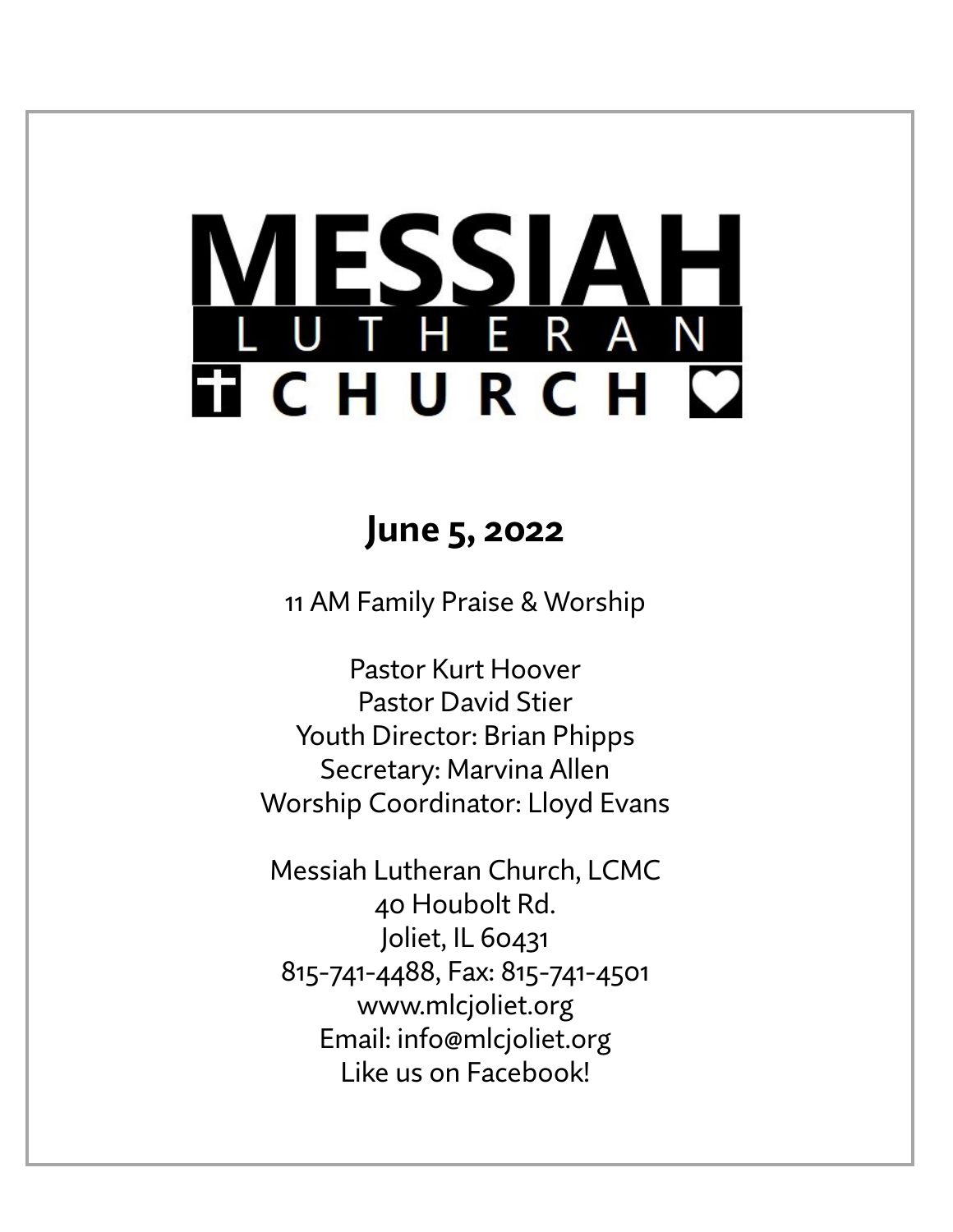## **WORSHIP TODAY**

## **Call To Worship**

## **Welcome/Announcements**

## **Worship Through Songs**

## **Worship Through Confession & Giving**

Text prayer requests to 815-369-0070

## **Children's Message**

## **Worship Through Hearing God's Word**

**Message** "Better Together: A New Wind Blowing" By Pastor David Stier

## **Worship Through Song**

## **Prayers of Intercession**

## **Communion**

## **Worship Through the Lord's Prayer**

**Closing Song**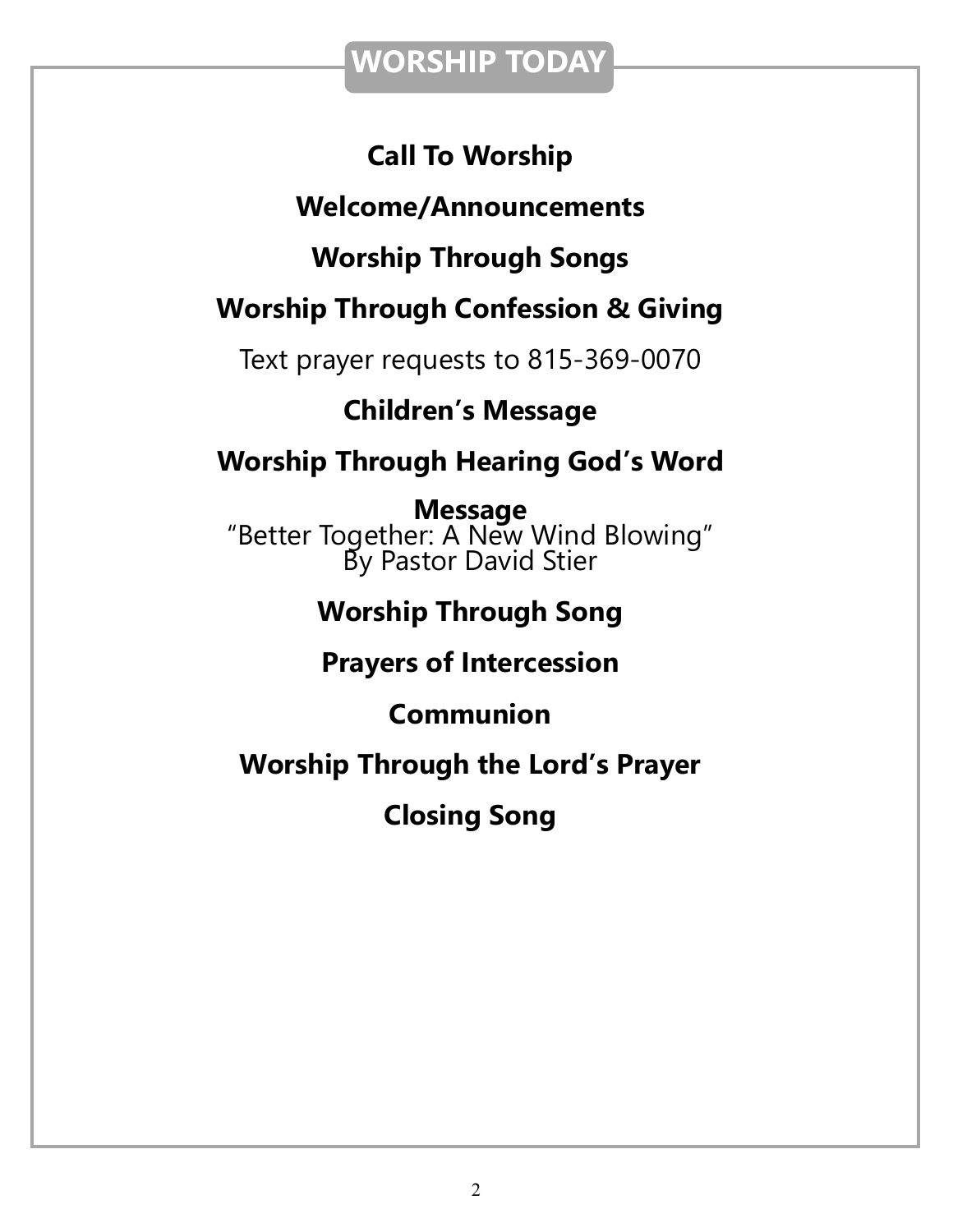#### **OUR NEW TESTAMENT LESSON Acts 2:1-21**

*Reader: Suzy Prybell*

**2** On the day of Pentecost all the believers were meeting together in one place. <sup>2</sup> Suddenly, there was a sound from heaven like the roaring of a mighty windstorm, and it filled the house where they were sitting.  $3$  Then, what looked like flames or tongues of fire appeared and settled on each of them.  $4$  And everyone present was filled with the Holy Spirit and began speaking in other languages, as the Holy Spirit gave them this ability. <sup>5</sup> At that time there were devout Jews from every nation living in Jerusalem. <sup>6</sup> When they heard the loud noise, everyone came running, and they were bewildered to hear their own languages being spoken by the believers.

 $<sup>7</sup>$ They were completely amazed. "How can this be?" they exclaimed. "These people are all from Gali-</sup> lee, <sup>8</sup> and yet we hear them speaking in our own native languages! <sup>9</sup> Here we are—Parthians, Medes, Elamites, people from Mesopotamia, Judea, Cappadocia, Pontus, the province of Asia, <sup>10</sup> Phrygia, Pamphylia, Egypt, and the areas of Libya around Cyrene, visitors from Rome <sup>11</sup> (both Jews and converts to Judaism), Cretans, and Arabs. And we all hear these people speaking in our own languages about the wonderful things God has done!" <sup>12</sup> They stood there amazed and perplexed. "What can this mean?" they asked each other. <sup>13</sup> But others in the crowd ridiculed them, saying, "They're just drunk, that's all!"

<sup>14</sup> Then Peter stepped forward with the eleven other apostles and shouted to the crowd, "Listen carefully, all of you, fellow Jews and residents of Jerusalem! Make no mistake about this. <sup>15</sup> These people are not drunk, as some of you are assuming. Nine o'clock in the morning is much too early for that. <sup>16</sup> No, what you see was predicted long ago by the prophet Joel: <sup>17</sup> 'In the last days,' God says, 'I will pour out my Spirit upon all people. Your sons and daughters will prophesy. Your young men will see visions, and your old men will dream dreams. **<sup>18</sup>** In those days I will pour out my Spirit even on my servants—men and women alike—and they will prophesy. **<sup>19</sup>** And I will cause wonders in the heavens above and signs on the earth below—blood and fire and clouds of smoke. **<sup>20</sup>** The sun will become dark, and the moon will turn blood red before that great and glorious day of the Lord arrives. <sup>21</sup> But everyone who calls on the name of the Lorp will be saved.'

#### **OUR GOSPEL LESSON Mark 12:28-34**

<sup>28</sup> One of the teachers of religious law was standing there listening to the debate. He realized that Jesus had answered well, so he asked, "Of all the commandments, which is the most important?"

<sup>29</sup> Jesus replied, "The most important commandment is this: 'Listen, O Israel! The Lord our God is the one and only Lord. <sup>30</sup> And you must love the Lord your God with all your heart, all your soul, all your mind, and all your strength.'<sup>[[a\]](https://www.biblegateway.com/passage/?search=Mark+12%3A28-34&version=NLT#fen-NLT-24673a) 31</sup> The second is equally important: 'Love your neighbor as yourself.'<sup>[[b\]](https://www.biblegateway.com/passage/?search=Mark+12%3A28-34&version=NLT#fen-NLT-24674b)</sup> No other commandment is greater than these."

 $32$  The teacher of religious law replied, "Well said, Teacher. You have spoken the truth by saying that there is only one God and no other.  $33$  And I know it is important to love him with all my heart and all my understanding and all my strength, and to love my neighbor as myself. This is more important than to offer all of the burnt offerings and sacrifices required in the law."

<sup>34</sup> Realizing how much the man understood, Jesus said to him, "You are not far from the Kingdom of God." And after that, no one dared to ask him any more questions.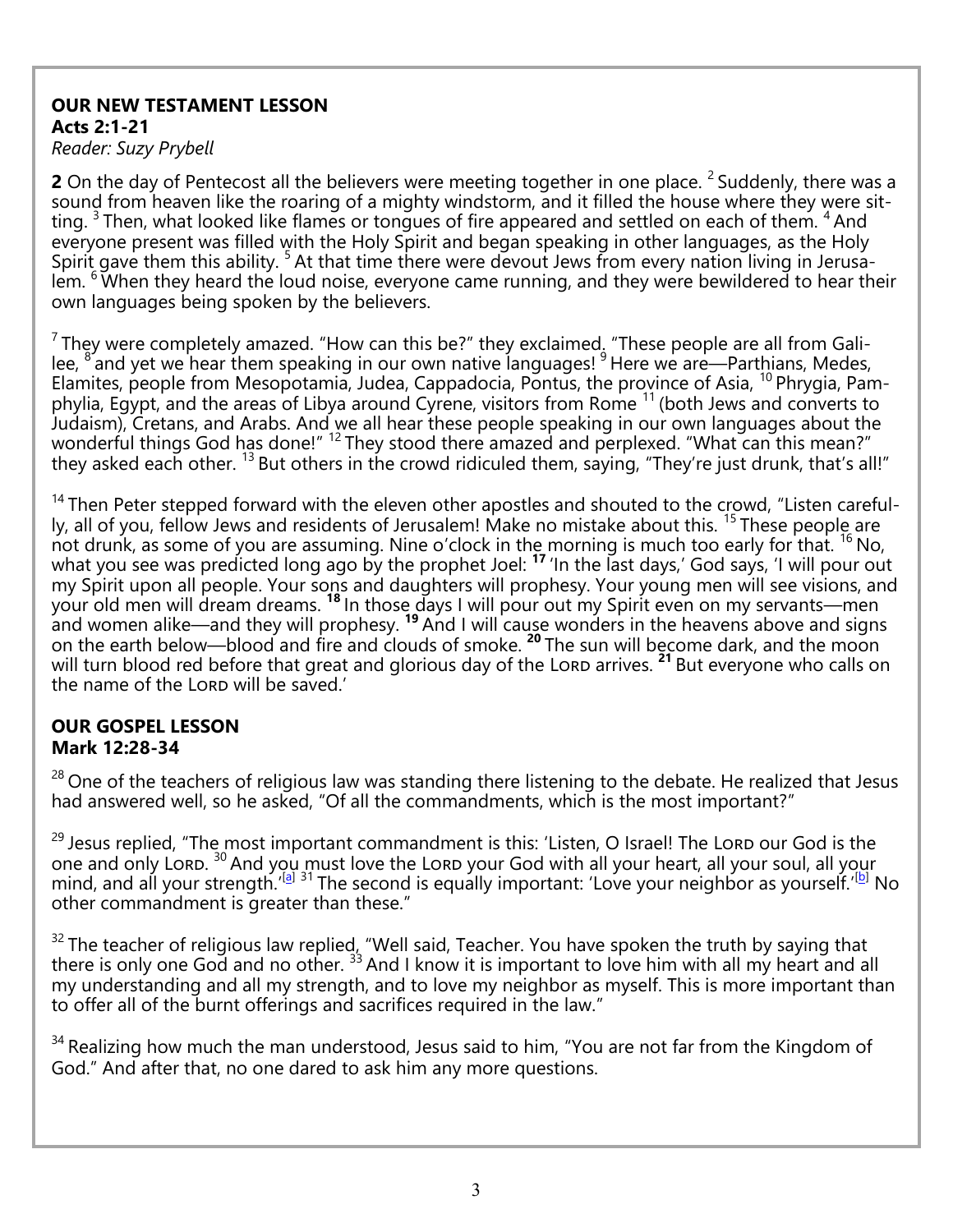# **ANNOUNCEMENTS**

# **MLC NEWS**

#### **CONNECT WITH MESSIAH**

You can use this QR code to let us know you're new, tell us that you're interested in next steps at MLC, submit prayer requests, fill out a connection card, and give online. Scan it now to connect with MLC.



#### **ONLINE GIVING**

Online giving is an easy way to give to MLC, and there are three ways to do it: 1) Go to this link: churchcenter.com/giving 2) Download the Church Center app on your phone or tablet. 3) Text your dollar amount (with a dollar sign in front of it) to 84321.

#### **OFFICE HOURS**

Our office hours are from 9am-3pm Mon-Fri. Saturdays and evenings by appointment.

#### **YOUTH CHOIR DIRECTOR**

The Lay Ministry board is looking for a youth choir director. The job consists of preparing the youth choir for one performance a month during the school year during the 9:30 and 11:00 services. The approximate time commitment is 2 hours per week. The position has a small stipend and will start after the summer. Please contact the church office or email Tom Bond at tlbond7@hotmail.com if you are interested

#### **NURSERY ASSISTANTS NEEDED**

The Lay Ministry board is looking for a few adults or couples who can make themselves available as substitute nursery attendants in case our regular nursery attendant is absent due to illness or other commitments. This is a volunteer position, but the expectation is that the commitment will be infrequent. Please contact the church office or email Tom Bond at tlbond7@hotmail.com.

#### **PASTORS' INSTALLATION SERVICE**

The pastors' installation service is today. Circumstances caused a delay in this important step., so please come join us now as we pray over and celebrate Pastor Hoover and Pastor Stier as Senior and Associate Pastors, respectively.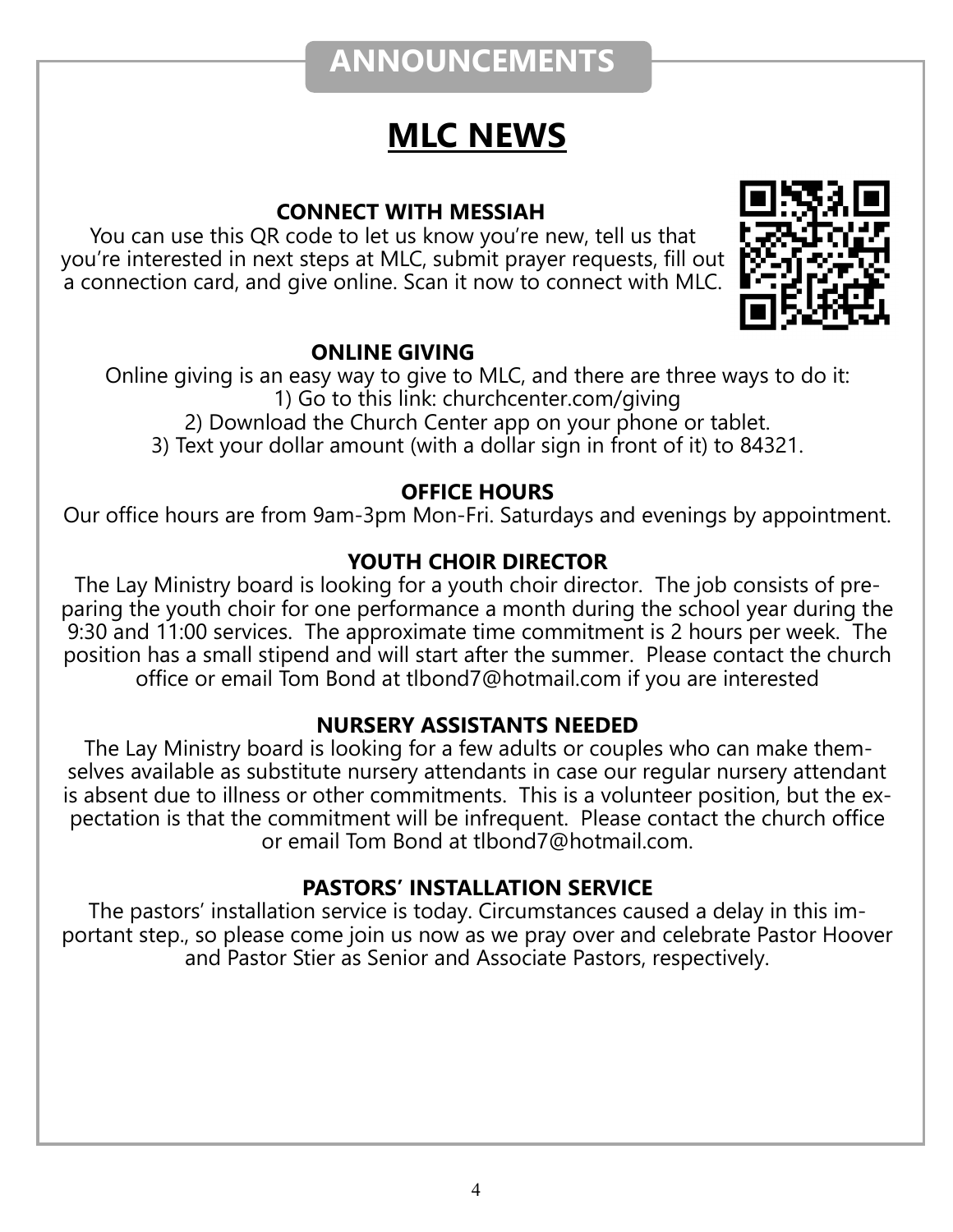# **GET INVOLVED**

#### **MESSIAH QUILTERS**

Our next meeting will be on Tuesday, June 21st, 2022 from 9 am – 12 pm. We have so many quilts ready to be tied and you don't need any sewing or quilting experience to help us. If you are unable to join us and would like to sew at home, we have kits ready for you to sew.

Contact Kathy Mueller (815-953-6601) at scpbklane@aol.com for more information or any questions you may have. Drop by and see what we are doing.

#### **MEMORY BEARS**

The Memory Bears Life Group meets together once a month to make teddy bears out of clothing from people who have passed away to comfort the grieving. We also make and sell bears once a year to raise money for supplies and children's charities. We would love to have you join us! We have jobs that do not require sewing as well as jobs that do. Please contact Cindi Souza (815-931-8478) for more information.

#### **MEAL TRAIN**

We all know someone who may be overwhelmed during a difficult time. Perhaps an illness, surgery, loss of a family member or a job or the challenge of a new baby. Messiah is forming a Meal Train for anyone who would like to prepare and deliver a meal or need a meal. To sign up for the Meal Train team or request a Meal Train, please visit mlcjoliet.org/meal-train.

#### **PARISH FELLOWSHIP**

We are in need of coffee lovers to set up and/or clean up our Sunday coffee table in Fellowship Hall. Our new list starts June 5, and currently our rotation schedule is approximately 5 weeks. Are you interested in learning more? Please call or text Carol Gordon at 815-685-1485.

# **MLC MESSIAH KIDS**

#### **MESSIAH KIDS REMIND GROUP**

What is Remind? A texting program where can keep you updating on what's going on. Parents of Sunday School aged children (Kindergarten through sixth grade), you can join the Messiah Kids Remind group by texting the code mlcmk to 81010.

#### **MESSIAH KIDS SUNDAY SCHOOL**

Messiah Kids Sunday school continues today at 9:30 on the 2nd floor. Today, Messiah Kids Sunday school starts meeting together in the FLC.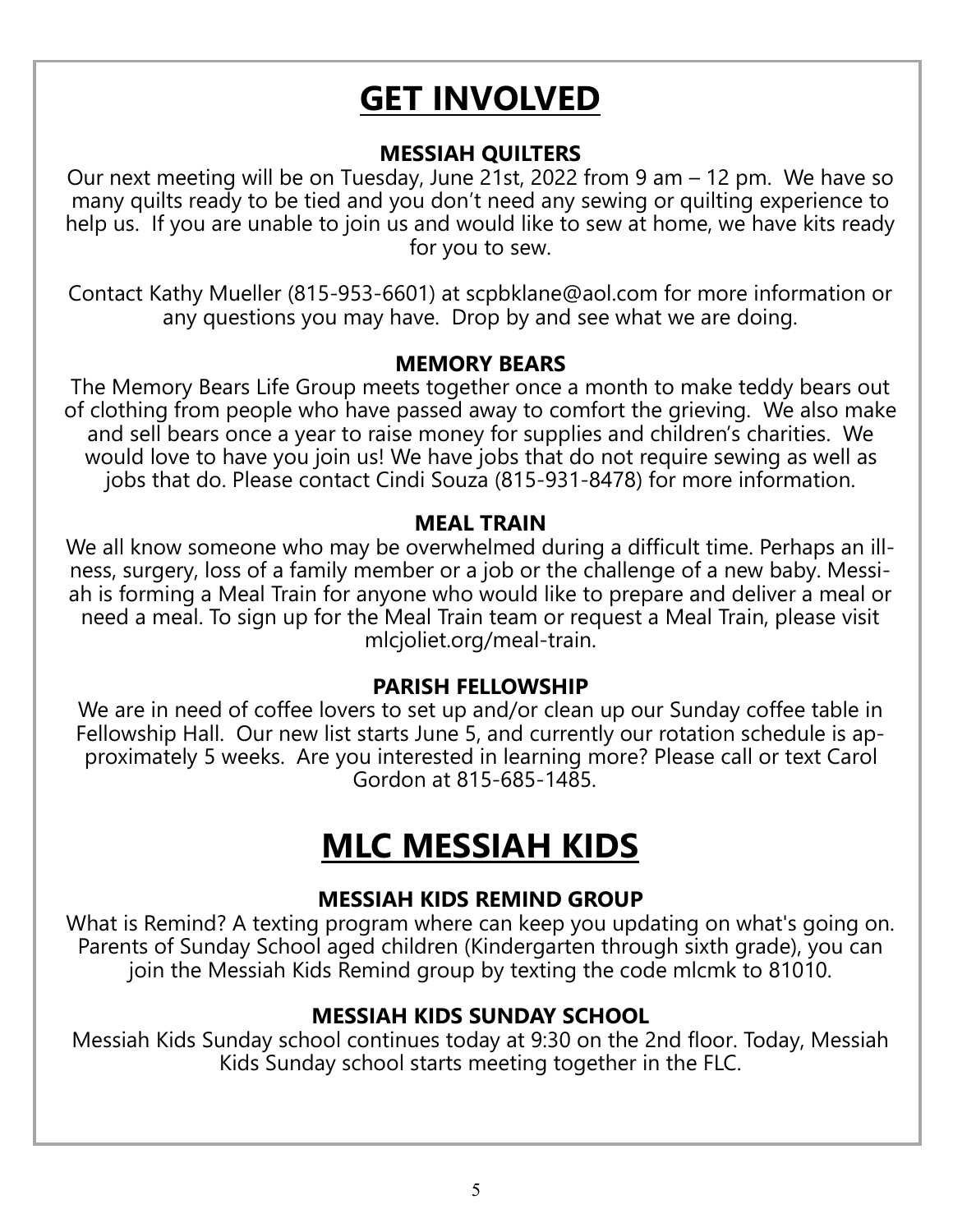#### **MESSIAH KIDS SUNDAY 11 AM**

Messiah Kids happens during the 11 am service, right after the children's message. Just sign in at the kiosk in the narthex. Want to watch kids play for thirty minutes? We could use your help for this ministry. Email Kimber at cemlcjoliet@gmail.com.

#### **VACATION BIBLE SCHOOL IS BACK!**

We have 70 children registered for VBS!! VBS starts tomorrow from 9 am to 12:30 pm. Please pray for this ministry and the work that it does for our children. Join us for Sunday Funday event on June 12th after the 11:00 service to celebrate the culmination of Better Together VBS 2022.

# **MLC STUDENT MINISTRY**

#### **HIGH SCHOOL SUNDAY SCHOOL (Sundays at 9:30 am)**

HSSS continues this week.

#### **IGNITE (Wednesdays from 6-8 starting in June)**

Join the student ministry for our Wednesday night summer program. Open to 7th-12th grade. We will meet at the church

#### **STUDENT MINISTRY CAMPING TRIPS**

There will be a June camping trip on June 14th-17th, and a July camping trip on July 29th-Aug. 1st. Both will be at Mendotta hills and are open to 7th-12th grades. Details and signup sheet is available at bit.ly/MLCCampJune

#### **CENTER LAKE BIBLE CAMP (June 26th-July 1st)**

For 5th-8th grade. This is where students go to learn about the Bible while experiencing God in nature.

#### **HIGH ADVENTURE TRIP (July 17th-July 23rd)**

For 9th-12th grade. This is a time for the High school to go to WV. to Alpine Ministries to experience God in nature and adventure. We will go white water rafting, repelling, and traverse a high ropes course. Need more info? Reach out to Brian at brian@mlcjoliet.org

# **EVENTS**

#### **PRAYER GROUP (Thursdays at 10 am)**

In the Fireside Room. Email pastor.stier@mlcjoliet.org for more information.

#### **INSIGHT ADULT BIBLE STUDY (Sundays at 9:30 am)**

Join us for a great time of fellowship and study of God's word in the fellowship hall.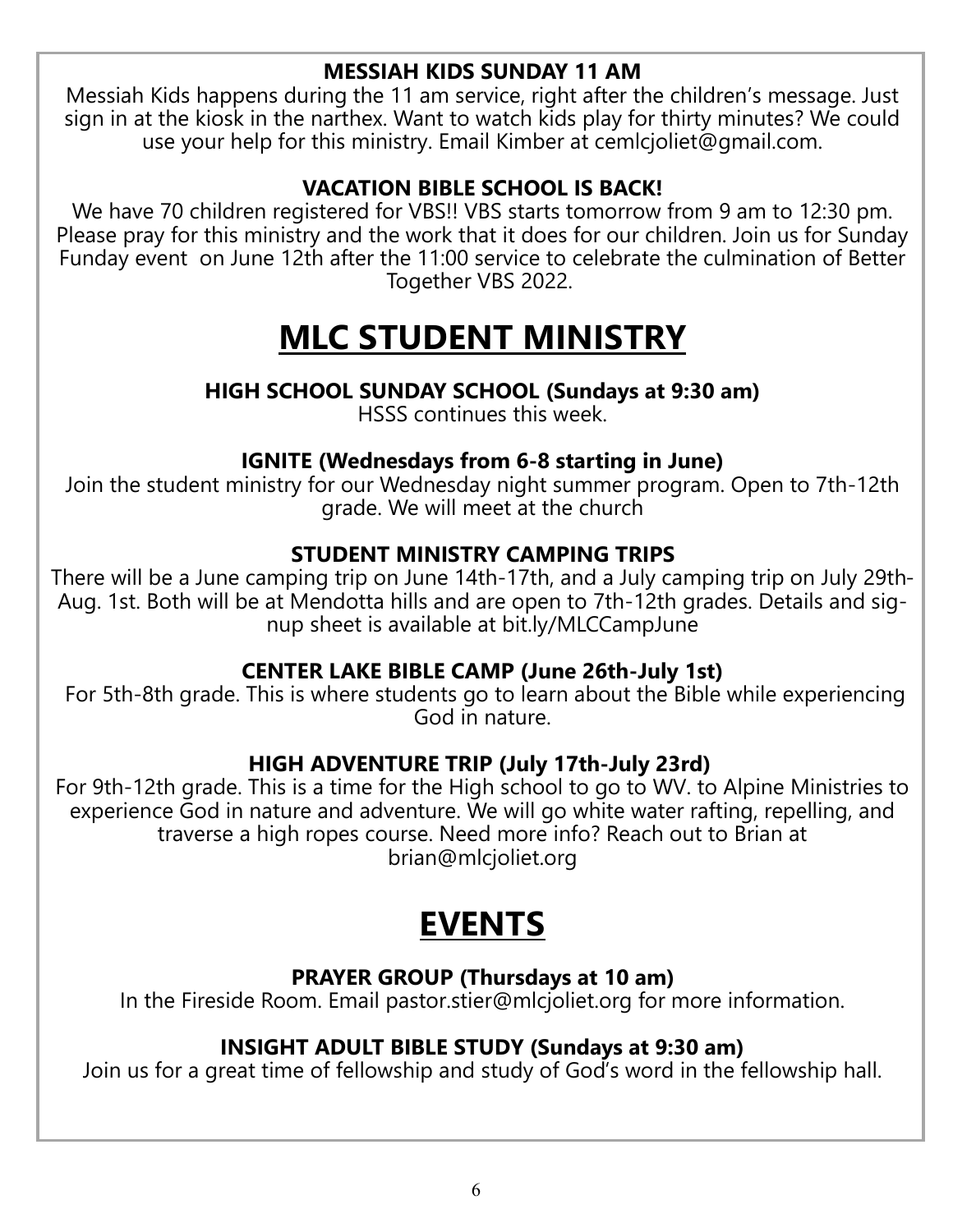#### **MOSAIC**

For the Summer months (May-Aug.) Mosaic will be combining with Insight for 9:30a Bible Studies. Keep an eye out for events and our new fall lineup!

#### **MEN'S BIBLE STUDY (Tuesday, June 14th at 6:30 pm)**

Our church has a new ministry for men. Messiahs Mens Ministry, 3M Group, is born out of the need for Gods men to step up and be who they were created to be. Our purpose is to train men to come alongside each other and encourage one another in life. To lead the next generation of men into a way of life that honors and pleases God. Join us on the second and forth Tuesday of every month @ 6:30 pm. It's never too late to jump in. Men of all ages are welcome. If you would like more information feel free to contact: Mike Brown Evmlcjoliet@gmail.com 815-405-2547

#### **DADDY DONUT DAY (June 19th)**

Come celebrate Daddy Donut Day at Messiah on Sunday, June 19th. Enjoy a delicious donut from the donut wall in the narthex during our 8 am, 9:30 am or 11 am service. Happy Father's day!

#### **PAIRS & SPARES (Sundays, June 26th and July 31st)**

Pairs and Spares is an adult social gathering for friends and family of MLC. Our team puts together a warm atmosphere with fun and games for adult couples and singles alike. More than anything we just value connections. Pairs and Spares will happen Sunday evenings from 4-8p to come together as a community to enjoy life together. Let us know if you want to be a part of this Life Group and help us out with your ideas. Our First two events are BBQ & Pool Parties: June 26th @ The Bonds and July 31st @ The Ferenzis. Messiah will provide the meats. Just bring side dishes to share and drinks for you and yours. Sign up in the narthex or email the church at info@mlcjoliet.org if you plan on attending.

#### **10TH ANUUAL LABOR DAY CHURCH FAMILY CAMPING TRIP (September 2-5)**

You're invited to see what all the fun in about while camping with your church family. Contact Pastor Stier for more details at pastor.stier@mlcjoliet.org.

#### **RALLY DAY (Sunday, August 21 at 10 am)**

Join us for one combined service outside as we enter into another year of service and teaching here at Messiah. There will be a cookout after service. Please bring lawn chairs.

#### **COUPLES RETREAT (September 23-25)**

Come join us for a great time of worship and fellowship at Center Lake Bible Camp. The purpose of this Couples' Retreat is to build godly marriages through a time away from home in an atmosphere of fun, fellowship, and Biblical teaching on marriage. Contact Pastor Stier for more details at pastor.stier@mlcjoliet.org. There is limited space, so sign up early!! Register at bit.ly/MLCCouples